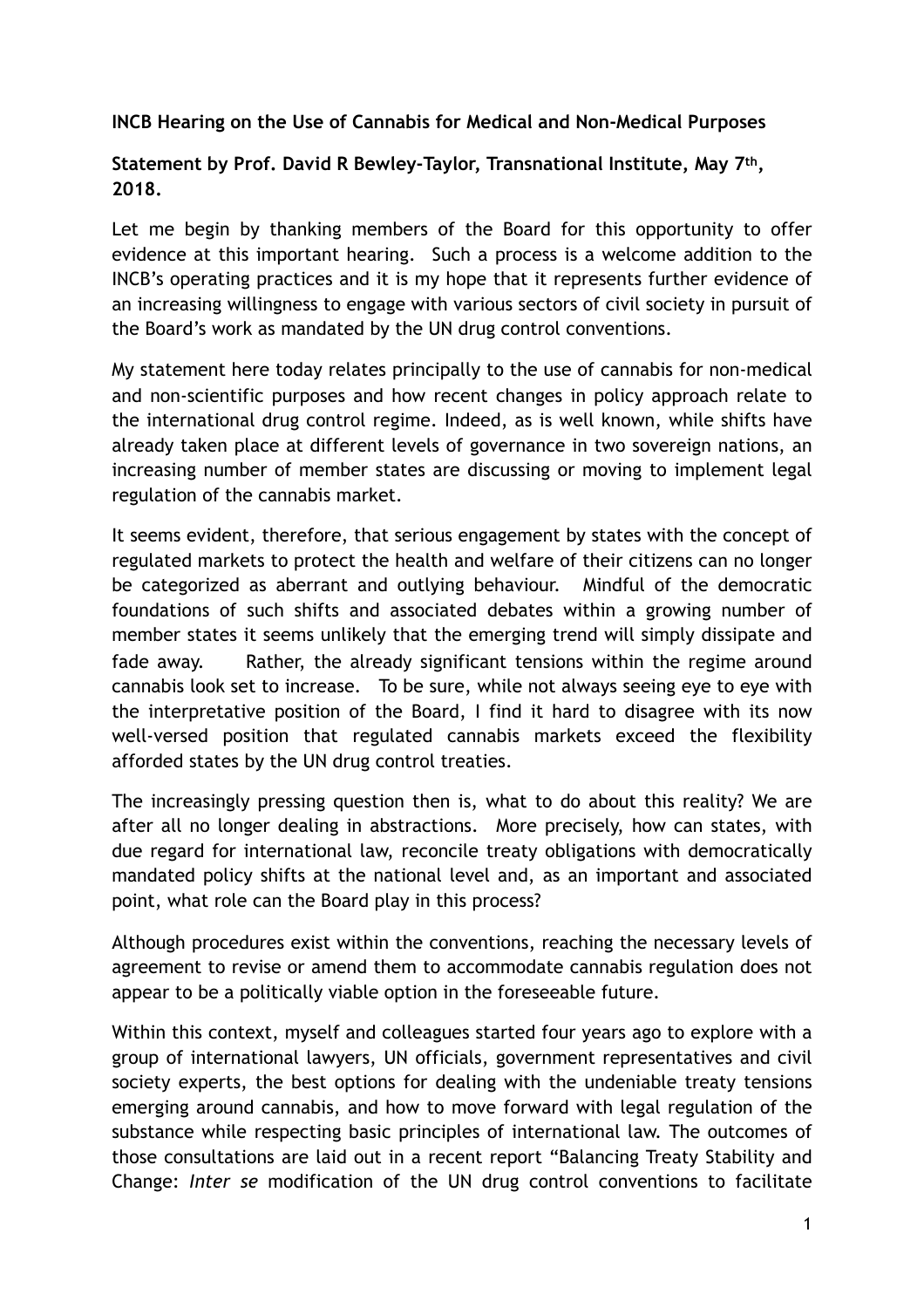cannabis regulation". This was launched in March at a CND side event, is available online and I have brought some hard copies with me today for members of the Board and the secretariat.

As you will see, the report covers in considerable detail a range of issues, including an overview of the current policy landscape and the extant regime's limited capacity for change, before focusing specifically on the option of modification inter se. For the purpose of this hearing, it is worth highlighting several key points.

As alluded to earlier, the nature of the drug control regime limits the formal avenues for consensus-based treaty evolution and modernisation. Consequently, states that want to move forward with reforms they consider to be in the best interest of their citizens, but that are in contravention of certain treaty obligations, are forced to consider a number of options.

States wishing to avoid untidy and legally dubious approaches can take extraordinary measures, such as the choice made by Bolivia to withdraw and readhere with a new reservation regarding the coca leaf. In other instances, the best option might be to adopt temporarily a stance of respectful non-compliance in the understanding that, in addition to implementing national policy shifts, authorities would work to resolve international legal tensions. Mindful that the 'Bolivia' option may not be the most appropriate for cannabis and that temporary respectful non-compliance cannot by its very nature be a long-term fix, inter se modification becomes attractive.

Based on article 41 of the Vienna Convention on the Law of Treaties, the mechanism was specifically designed to find a balance between the stability of treaty regimes and the necessity of change in the absence of consensus and appears to provide a useful safety valve to break from the state of paralysis in the regime today. As the Commentary on the Vienna Convention points out: *"Due to the conflicting interests prevailing at an international level, amendments of multilateral treaties, especially amendments of treaties with a large number of parties, prove to be an extremely difficult and cumbersome process; sometimes, an amendment seems even impossible. It may thus happen that some of the States Parties wish to modify the treaty as between themselves alone."* (emphasis added)

Indeed, an *inter se* agreement on cannabis regulation would allow a group of countries to modify certain treaty provisions amongst themselves, while maintaining a clear commitment to the original treaty aim to promote the health and welfare of humankind and to the original treaty obligations vis-à-vis countries that are not party to the *inter se* agreement.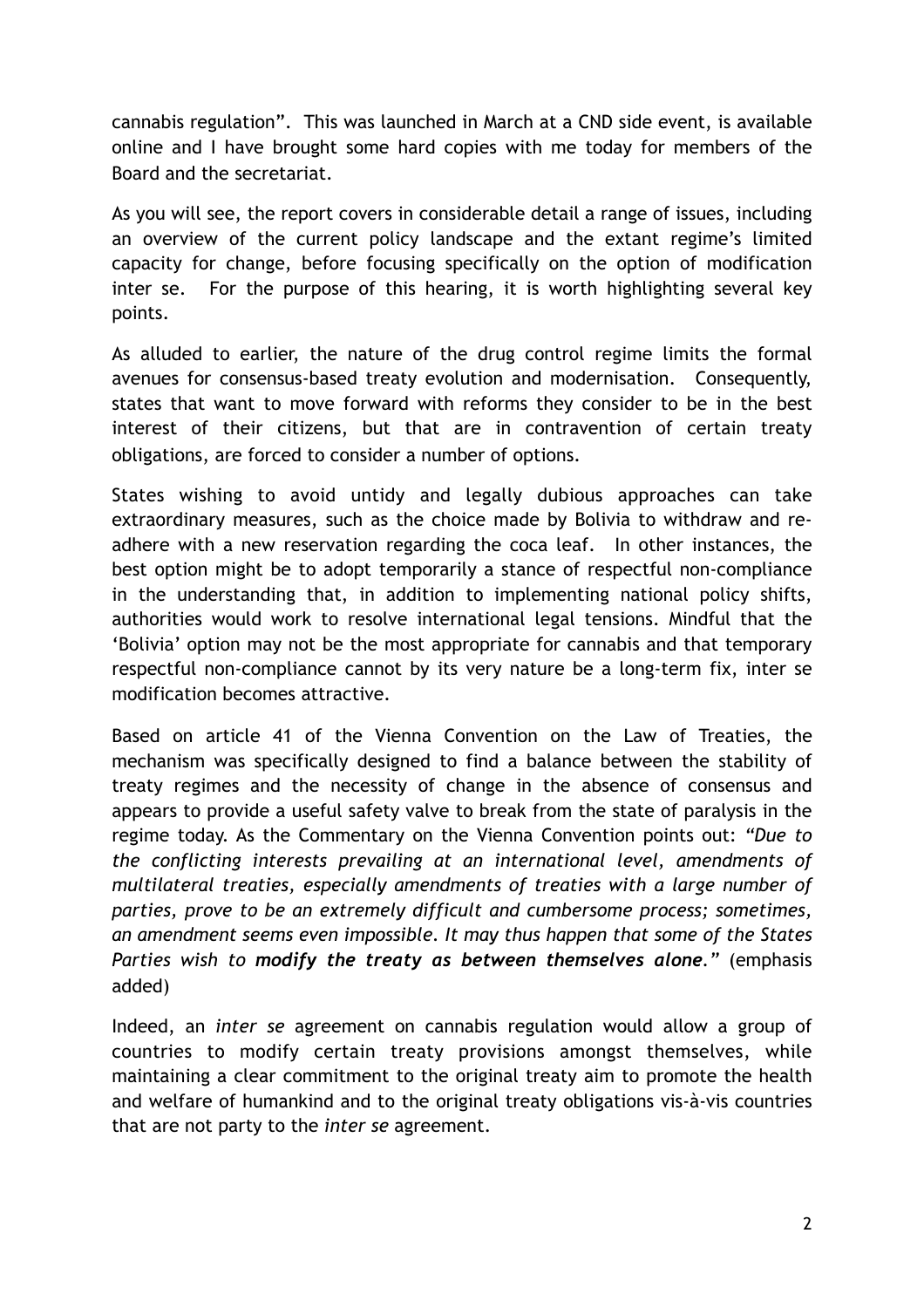A legally grounded coordinated collective response has clear benefits compared to a chaotic scenario of a growing number of different unilateral reservations and questionable re-interpretations.

As with more or less all aspects of international law, the inter se option is naturally open to debate. For example, it might be argued that the mechanism was only intended for countries that wanted to agree among themselves on *stricter* rules than what the treaties require, not to *reduce* treaty obligations. But as we explain in detail in our report, there is no doubt that *inter se* modification can also be applied by a group of countries to derogate from certain treaty provisions. The UN International Law Commission (ICL) discussed the matter in great detail and concluded that basically the same rules apply for an *inter se* agreement as for a reservation.

Conscious of the remaining time available, I'd like to conclude by briefly mentioning two important points around the question of whether an *inter se* agreement to derogate from cannabis-specific treaty provisions would be permissible under Article 41 conditions.

**First**, it is important to consider the nature of the specific treaties involved. Examples do exist within international law where the prohibition of certain activities as laid out within conventions, and developed over time through customary practice into absolute principles, cannot be derogated from by means of reservation or *inter se* modification. In these instances, state behaviour is influenced by peremptory norms of international law; norms that are so fundamental to the international legal order that they are not open to derogation or suspension, even on the express consent of states. Instances of these limited jus cogens prohibitions include genocide, torture, slavery and discrimination.

As a reading of the 1961 Single Convention on Narcotic Drugs, its commentary and traveux alongside the Vienna Convention on the Law of Treaties and the extensive work of the ICL on the issue clearly shows, this can in no way be applied to the non-medical and non-scientific use of drugs, including cannabis.

The morally charged Single Convention perhaps attempted to elevate the policy of drug prohibition to an absolute principle. That argument is not sustainable, however, since there are many psychoactive substances - including alcohol - to which the principle is not applied. Moreover, it is important to note that from the earliest years of the current regime the obligation to prohibit the production and use of cannabis via penal measures has not been fully implemented by a number of states parties to the conventions. Mindful of these, and other lines of argument, there is simply no credible basis to any claim that the general treaty obligation to limit drugs exclusively to medical and scientific purposes comes even close to having achieved the status of jus cogens or peremptory norms under international law.